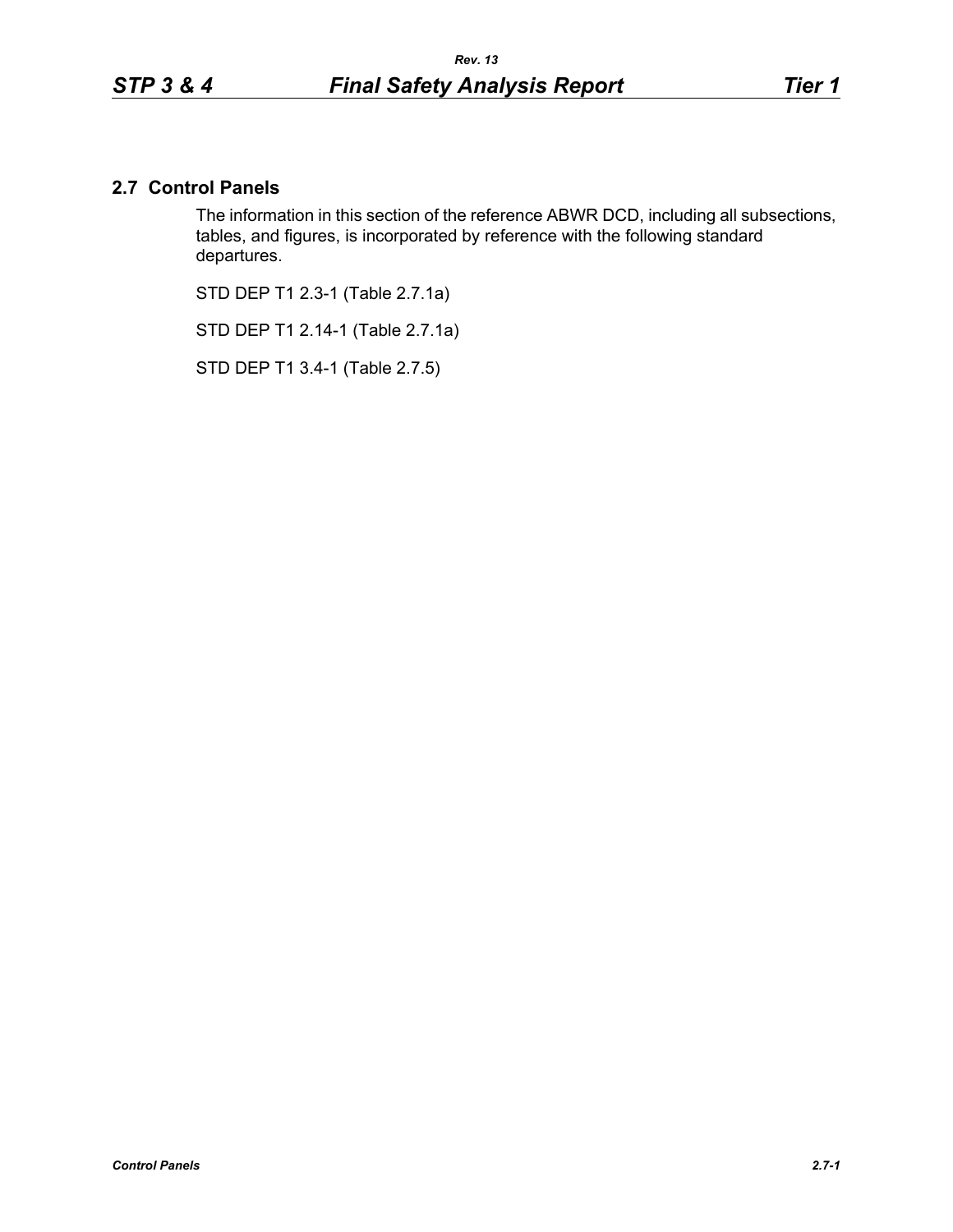|                                                       | <b>A. Fixed Position Controls</b>                         |                                 | <b>FP</b><br>$\boldsymbol{\omega}$ |
|-------------------------------------------------------|-----------------------------------------------------------|---------------------------------|------------------------------------|
| RPS Div. II Trip Reset Switch                         | Div. I Manual ADS Channel 1<br><b>Initiation Switch</b>   | <b>FCS (B) Control Switch</b>   | ଚ୍ଚ<br>$\blacktriangle$            |
| RPS Div. III Trip Reset Switch                        | Div. I Manual ADS Channel 2<br><b>Initiation Switch</b>   | <b>FCS (C) Control Switch</b>   |                                    |
|                                                       | <b>B. Fixed Position Displays</b>                         |                                 |                                    |
| <b>Reactor Thermal Power</b>                          | Emergency Diesel Generator (A)<br><b>Operating Status</b> | <b>FGS (B) Operating Status</b> |                                    |
| MSIV Position Status (Inboard And<br>Outboard Valves) | Emergency Diesel Generator (B)<br><b>Operating Status</b> | <b>FCS (C) Operating Status</b> |                                    |
| Main Steamline Radiation                              | <b>Primary Containment Water Level</b>                    | Time                            | Final Safety Analysis              |
|                                                       | <b>C. Fixed Position Alarms</b>                           |                                 |                                    |
| <b>Main Steam Line Radiation High</b>                 | RWCU System Status                                        | <b>RCW Radioactivity High</b>   |                                    |
|                                                       |                                                           |                                 | Report                             |
|                                                       |                                                           |                                 | Tier                               |

*2.7-2*

**Rev. 13**<br>Rev. 13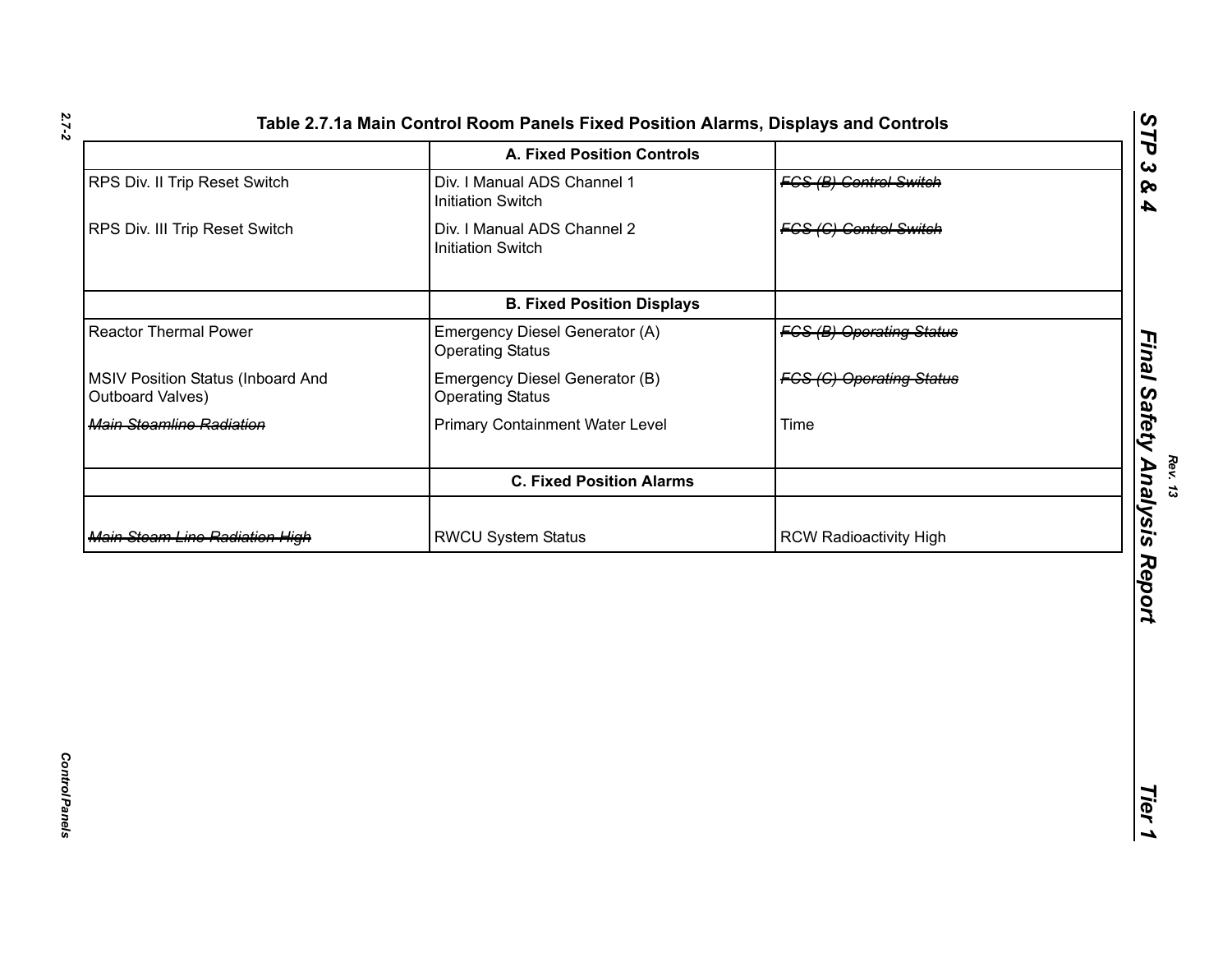## **2.7.5** *Multiplexing System* **Data Communication**

The Design Description is replaced in its entirety with the following.

STD DEP T1 3.4-1

## *Design Description*

The Data Communication functions are defined through the Essential Communication Functions (ECFs) and the Non-Essential Communication Functions (NECFs). The ECFs are accomplished as a part of the safety related I&C systems and equipment that make up Safety System Logic and Control (SSLC). The NECFs are performed through a plant wide, distributed network identified as the Plant Data Network (PDN) system. The PDN supports the communication functions of the non-safety related I&C systems and other plant data and information systems.

## *Essential Communication Functions (ECF)*

The ECFs support the control and monitoring of the plant protection and safety systems. The ECFs are implemented through the use of divisionally dedicated networks and/or data links provided with the safety related digital system platforms. Some of the platforms use data links only and some of the platforms use a combination of both data links and networks. The networks and data links provide remote and local communication between the safety system modules. Information from remote units, typically input and output signals and digital based controllers, is sent to equipment that processes the data according to the system logic functions to determine the control output signals. The system signal inputs and outputs of the controllers connect to the process sensors and discrete devices located within the plant. The resulting control signals are sent back to the remote controllers, which distribute the signals to the final control elements of the supported systems. In addition, the dedicated networks and data links support the acquisition and transmission of safety-related signals for display and recording.

Data communication is provided between redundant safety related divisions to support coincident logic functions. The data communication is implemented through fiber optic based data links to ensure interdivisional isolation. All communication is checked to prevent a division from impacting the performance of other divisions.

The equipment implementing the ECFs is classified as Class 1E safety-related.

The ECFs are implemented through dedicated equipment in each of the divisions, with no direct electrical interconnections among divisions. Each division of equipment has independent control of data acquisition and transmission. System timing is asynchronous among the divisions, so that timing and clock signals are independent of each other and only influence data transmission functions within that division. The ECFs are implemented with a deterministic communications protocol.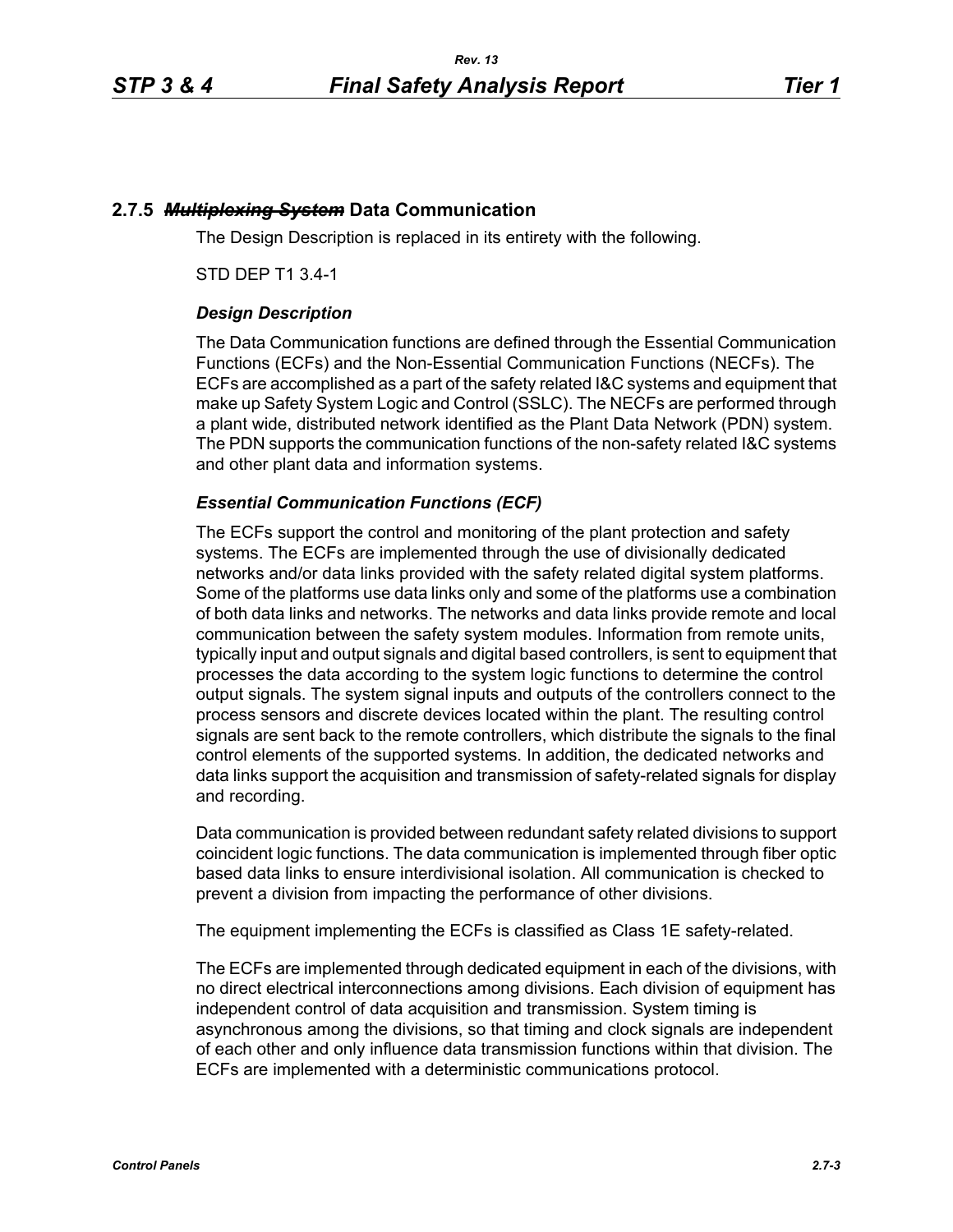The ECFs for remote units within a division are implemented with redundant transmission paths and communication modules. The ECFs utilize self-diagnostics to detect a transmission path or communication module failure.

Data communication from safety-related to non-safety related systems or devices is isolated through the use of an isolating transmission medium and buffering devices. Data cannot be transmitted from the non-safety side to safety related equipment when the equipment is in service.

Self diagnostics monitor the operation of the ECFs. The equipment implementing the ECFs in each of the four divisions is powered from its respective division's uninterruptible Class 1E power. Independence is provided between Class 1E divisions, and also between Class 1E division and non-Class 1E equipment.

The equipment implementing the ECFs is located in the Reactor Building, the Control Building and the Ultimate Heat Sink (UHS).

The ECFs are monitored within each system and have the following alarms and displays in the main control room:

Inoperative indication for equipment implementing the ECFs.

Individual communication channel availability for each division.

Display of data transmission parameters and display and control of off-line self-test functions.

### *Non-Essential Communication Functions (NECFs)*

The NECFs support the data communications for non-safety-related plant functions. The NECFs are implemented through the use of a distributed Plant Data Network (PDN) that provides high speed data communications throughout the plant. The PDN provides the physical and logical data communications networks and connectivity to support the non-safety related control and monitoring functions. The PDN supports the acquisition of non-safety-related data from process sensors and discrete devices, connected to remote input and output devices located throughout the plant, and sends the data to the non-safety-related control systems for control function processing. The PDN supports the communication between the control room monitoring, alarm, recording, and display devices, as well as the Emergency Response Facilities data systems. The PDN also provides non-safety-related control signals to the final control and monitoring elements such as valves, motor drives, alarms, monitors and indicators of the interfacing systems.

The equipment implementing the NECFs is redundant.

The equipment implementing the NECFs is classified as non- safety-related, and is powered from non-Class IE uninteruptible power.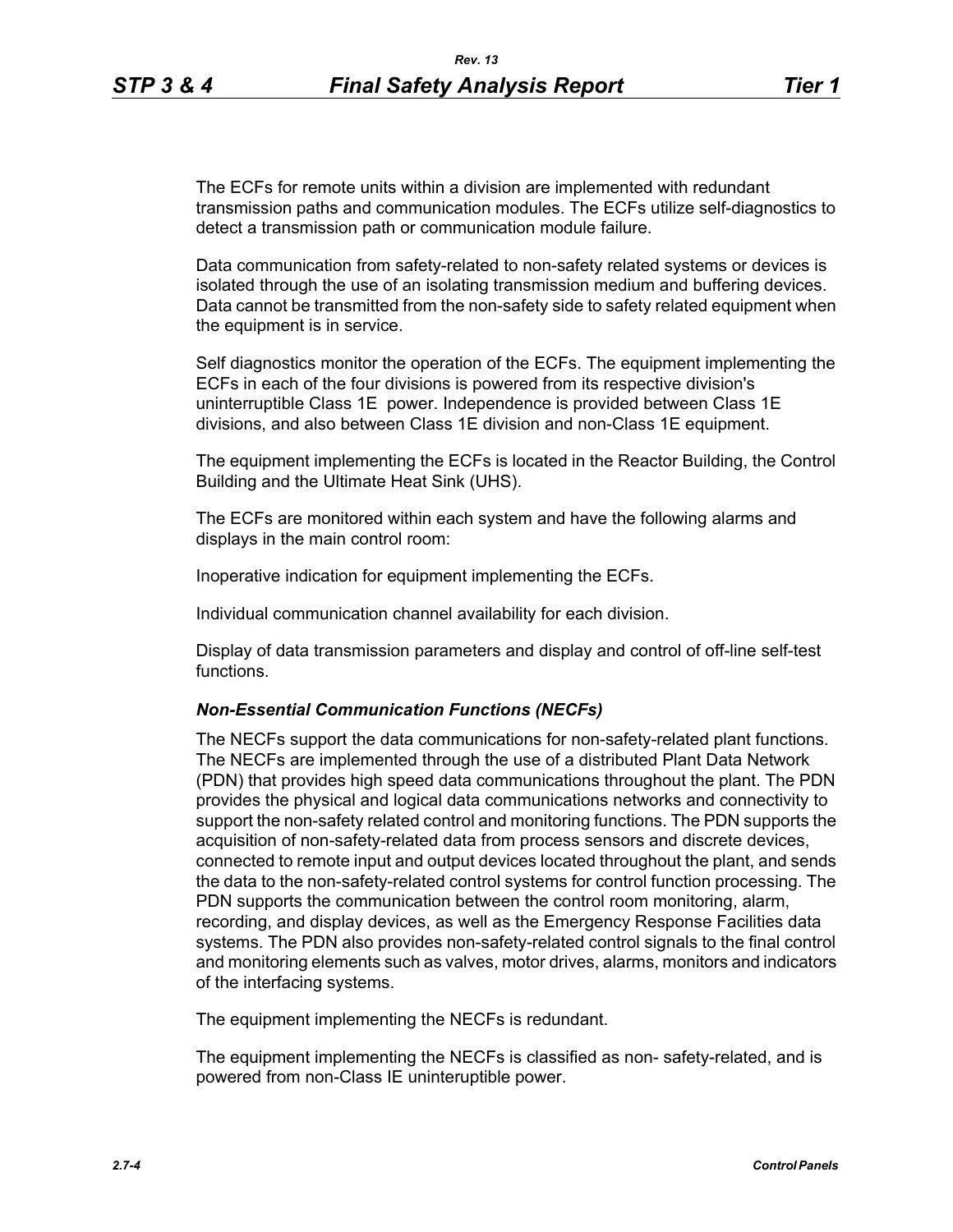# *Inspections, Tests, Analyses and Acceptance Criteria*

*Table 2.7-1 2.7.5 provides a definition of the visual inspections, tests and analyses, together with associated acceptance criteria, which will be undertaken for the EMS* ECFs *and NEMS* NECFs*.*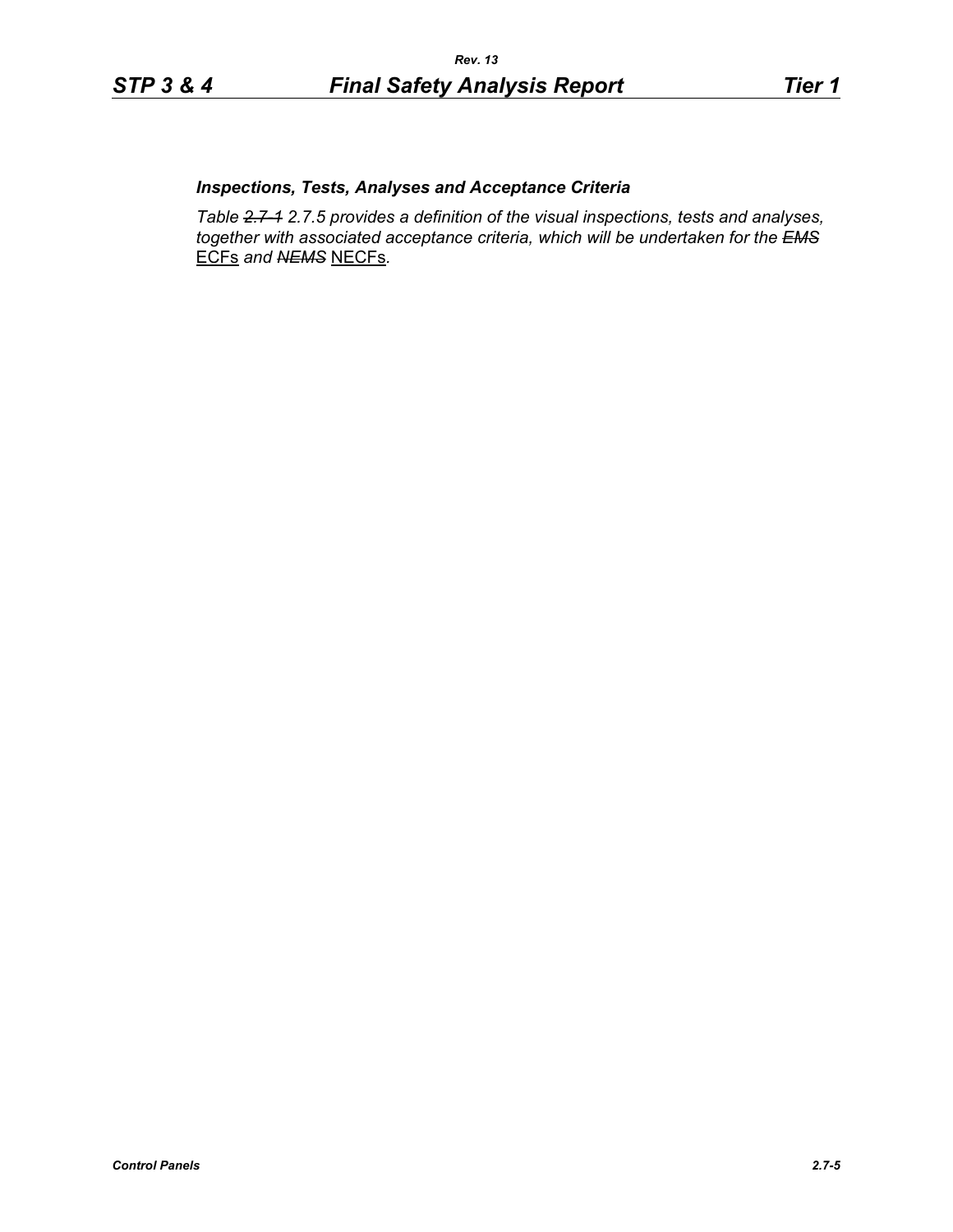|                                                                                                                                                                                                                                                                                                                        | <b>Inspections, Tests, Analyses and Acceptance Criteria</b>                                                    |                                                                                                                                                                                                                                                                                                                                |
|------------------------------------------------------------------------------------------------------------------------------------------------------------------------------------------------------------------------------------------------------------------------------------------------------------------------|----------------------------------------------------------------------------------------------------------------|--------------------------------------------------------------------------------------------------------------------------------------------------------------------------------------------------------------------------------------------------------------------------------------------------------------------------------|
| <b>Design Commitment</b>                                                                                                                                                                                                                                                                                               | <b>Inspections, Tests, Analyses</b>                                                                            | <b>Acceptance Criteria</b>                                                                                                                                                                                                                                                                                                     |
| The equipment comprising the Multiplexing-<br>System providing the ECFs and NECFs is<br>defined in Section 2.7.5.                                                                                                                                                                                                      | Inspection of the as-built EMS and NEMS<br>equipment implementing the ECFs and<br>the NECFs will be conducted. | The as-built EMS and NEMS conform<br>$1_{\cdot}$<br>equipment implementing the ECFs and<br>NECFs conforms with the description in<br>Section 2.7.5.                                                                                                                                                                            |
| <b>EMS The ECFs uses use a deterministic</b><br>communications <b>protocolprotocols</b> .                                                                                                                                                                                                                              | 2.<br>Tests of the <b>EMS ECFs</b> communications<br>protocols will be conducted in a<br>test facility.        | 2. EMS The ECFs uses use a deterministic<br>communications <b>protocol</b> protocols.                                                                                                                                                                                                                                          |
| Data communications from $EMS$ equipment 3.<br>3.<br>implementing the ECFs to non-safety-<br>related systems or devices <b>uses</b> use an<br>isolating transmission medium and buffering<br>devices. Data cannot be transmitted from the<br>non-safety-related side to <b>EMS equipment</b><br>implementing the ECFs. | Tests on the <b>EMS ECFs data-</b><br>communications will be conducted in a test<br>facility.                  | 3.<br><b>EMS communications Equipment</b><br>implementing the ECFs only permits data<br>transfer from the <b>EMS</b> safety-related to the<br>non-safety-related systems or devices.<br><b>Control</b> or timing signals are not exchanged<br>between <b>EMS</b> safety-related and non-<br>safety-related systems or devices. |
|                                                                                                                                                                                                                                                                                                                        |                                                                                                                |                                                                                                                                                                                                                                                                                                                                |
|                                                                                                                                                                                                                                                                                                                        |                                                                                                                |                                                                                                                                                                                                                                                                                                                                |
|                                                                                                                                                                                                                                                                                                                        |                                                                                                                |                                                                                                                                                                                                                                                                                                                                |
|                                                                                                                                                                                                                                                                                                                        |                                                                                                                |                                                                                                                                                                                                                                                                                                                                |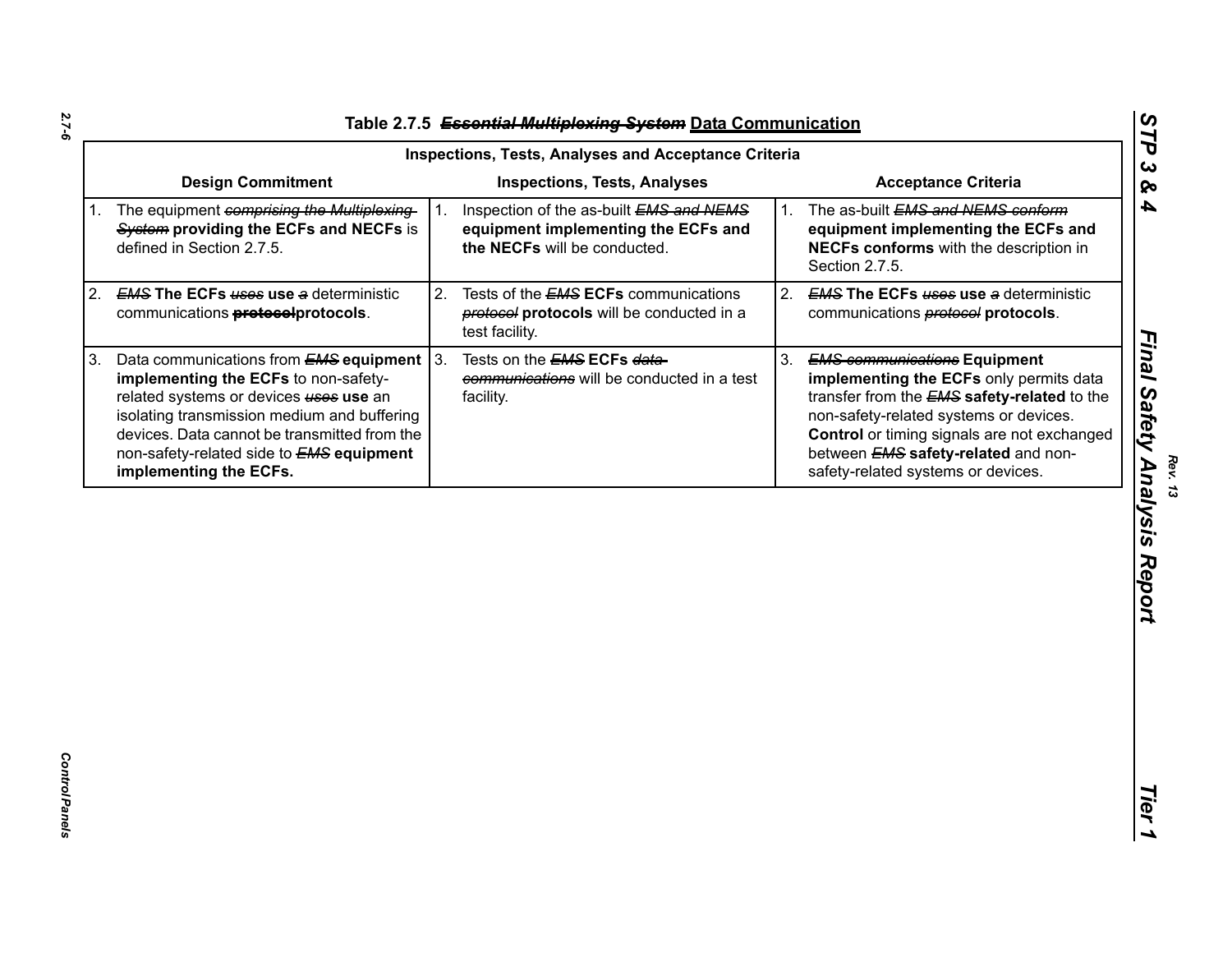|    | <b>Inspections, Tests, Analyses and Acceptance Criteria</b>                                                                                                                                                                                                                                                                                                                                                                                                                                                                                                                                                                                                                                                                                            |                                                                                                                                                                                                                                                                                                                                                                                                                                                                                                                                                                                                                                                                                                    |    |                                                                                                                                                                                                                                                                 |  |  |
|----|--------------------------------------------------------------------------------------------------------------------------------------------------------------------------------------------------------------------------------------------------------------------------------------------------------------------------------------------------------------------------------------------------------------------------------------------------------------------------------------------------------------------------------------------------------------------------------------------------------------------------------------------------------------------------------------------------------------------------------------------------------|----------------------------------------------------------------------------------------------------------------------------------------------------------------------------------------------------------------------------------------------------------------------------------------------------------------------------------------------------------------------------------------------------------------------------------------------------------------------------------------------------------------------------------------------------------------------------------------------------------------------------------------------------------------------------------------------------|----|-----------------------------------------------------------------------------------------------------------------------------------------------------------------------------------------------------------------------------------------------------------------|--|--|
|    | <b>Design Commitment</b>                                                                                                                                                                                                                                                                                                                                                                                                                                                                                                                                                                                                                                                                                                                               | <b>Inspections, Tests, Analyses</b>                                                                                                                                                                                                                                                                                                                                                                                                                                                                                                                                                                                                                                                                |    | <b>Acceptance Criteria</b>                                                                                                                                                                                                                                      |  |  |
| 4. | The EMS Equipment implementing the<br><b>EGFs</b> features automatic self test and<br>automatically reconfigures after detecting<br>accommodates single failure of one<br>channel (either a cable break or device-<br>failure) within a division. The system returns-<br>to ECFs continue normal operation-<br>function after reconfiguration the error is-<br>detected with no interruption of data<br>communication The ECFs utilize self-<br>diagnostics to detect a transmission path<br>or communication module failure. The<br>ECFs for remote units within a division<br>accommodate a single failure (either a<br>cable break or communication module<br>failure), and will contiue to function with<br>no interruption in data communication. | 4.<br>Tests will be conducted on each as built<br><b>EMS division of equipment implementing-</b><br>the ECFs by individually simulating the<br>following, while simultaneously transmitting<br>and monitoring test data streams:<br>a.Single cable break.<br>а.<br>b. b. Loss of one RMU local area cabinet<br>implementing the ECFs.<br>e. e. Loss of one CMU control area<br>cabinet implementing the ECFs.<br>Tests will be conducted on all as built<br><b>ECFs for remote units within a division</b><br>simulating the following while<br>transmitting and monitoring test data<br>streams.<br>Single cable break<br>а.<br>b. Loss of a communication module,<br>such as a fiber optic modem | 4. | There is a valid system response<br>generated for each test with no loss of<br><b>EMS</b> essential data communication as a<br>result of the fault. Fault occurrence is<br>identified by the system self-diagnostics<br>and displayed in the main control room. |  |  |
| 5. | Loss of data communications in a division of $\vert$ 5.<br><b>EMS equipment implementing the ECFs</b><br>does not cause transient or erroneous data<br>to occur at system outputs.                                                                                                                                                                                                                                                                                                                                                                                                                                                                                                                                                                     | Tests will be performed in one division of<br><b>EMS equipment implementing the ECFs</b><br>at a time. While simulated input signals are<br>being transmitted cable segments in<br>redundant paths will be disconnected and<br><b>EMS the ECFs outputs monitored.</b>                                                                                                                                                                                                                                                                                                                                                                                                                              | 5. | Data communication is lost without<br>generation of transient or erroneous signals.                                                                                                                                                                             |  |  |

*Rev. 13*